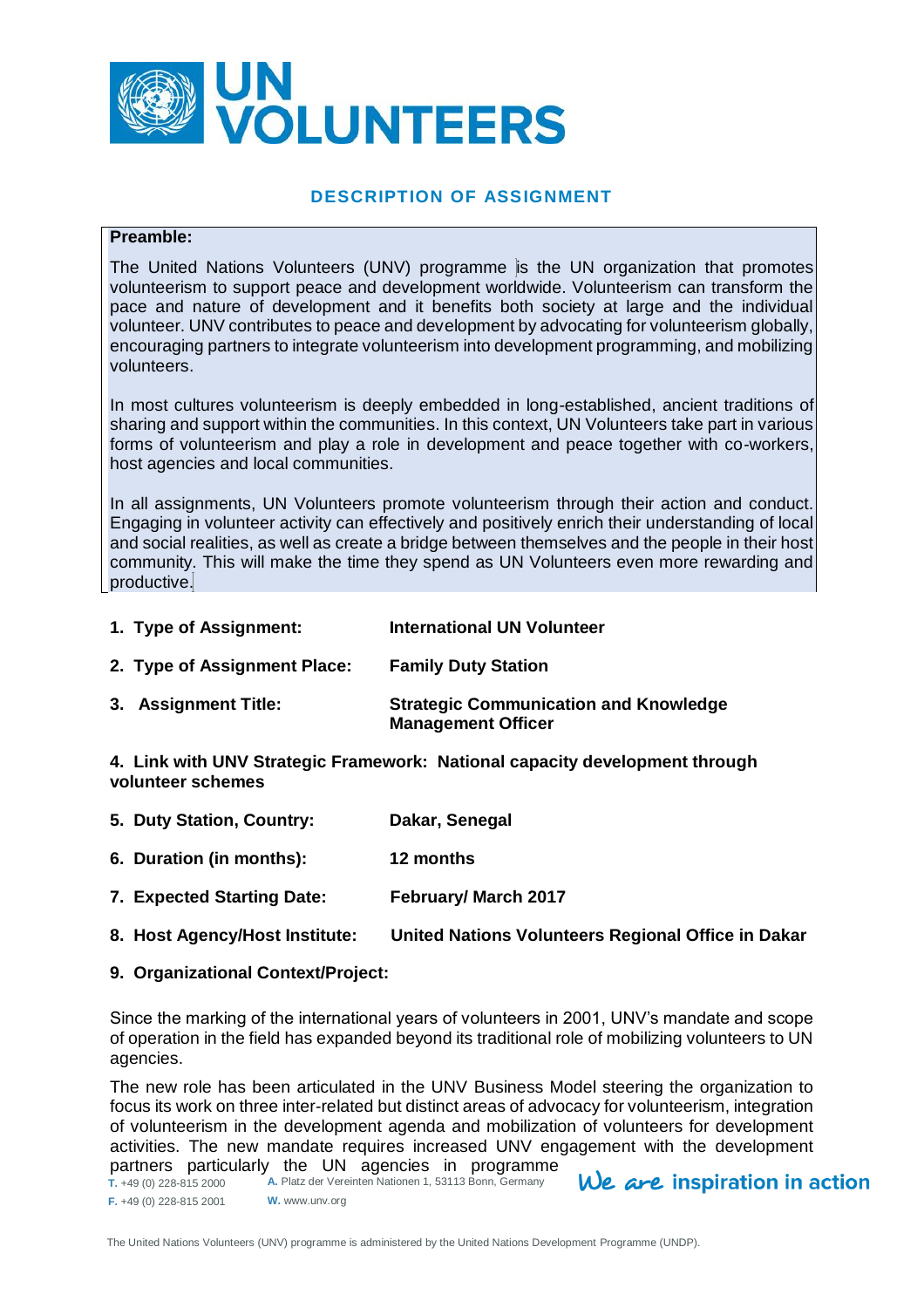

planning and implementation at the field level. The primary aim is to use volunteerism as an instrument and catalyst to accelerate development efforts for the attainment of the MDG.

Additionally, the rationale for having UNV regional presence based at the UNDP Regional Service Centres<sup>1</sup> (RSC) derives from a number of corporate considerations to operationalize the UNV Business Model and programme strategy. These are but not limited to the following:

- Within the regional configuration of the practice architecture, provide advisory services in the area of volunteerism for development, as a cross-cutting area applicable to all UNDP focus practice areas, and thereby mainstream volunteerism into the RSC services to country offices across areas;
- Enhance UNV's support to country offices, as the primary client of the services provided by the Regional Service Centres, in the areas of volunteerism for development in planning and delivering development results;
- Allow timely and substantial responses to sub-regional challenges;
- Develop, build and maintain effective regional partnerships through substantive participation in programme initiatives, reviews and events at country and regional levels;

The UNV Regional Office in Dakar has been established at the start of 2016. The office is composed of one regional manager, a programme assistant and 5 thematic regional specialists around the five programmatic priority areas (youth, volunteer infrastructure, peace building, community resilience/disaster risk reduction and basic social services).

## **10. Description of tasks:**

Under the direct supervision of the UNV Regional Manager for the West and Central African region, the UN Volunteer will undertake the following tasks:

- Conceptualization and realization of fundraising material in line with corporate standards and adapted to the West and Central African region
- Design and production of knowledge management products, which can be done in collaboration with the thematic experts of the Regional Office.
- Development and coordination of an annual outreach and communication plan for West and Central Africa.
- Liaise with UNV Field Units in the region to promote key events and results of UNV projects.
- Promote the partnerships and programmes developed and implemented in the region
- Development and dissemination of communication packages for advocacy campaigns
- Production of press releases, fact sheets, Q&A's, background documents etc. for media partners
- Contribution to social media packages and campaigns

 $\overline{a}$ 

**A.** Platz der Vereinten Nationen 1, 53113 Bonn, Germany **W.** www.unv.org

# $We$  are inspiration in action

<sup>1</sup> Dakar, Panama, Bangkok

**T.** +49 (0) 228-815 2000 **F.** +49 (0) 228-815 2001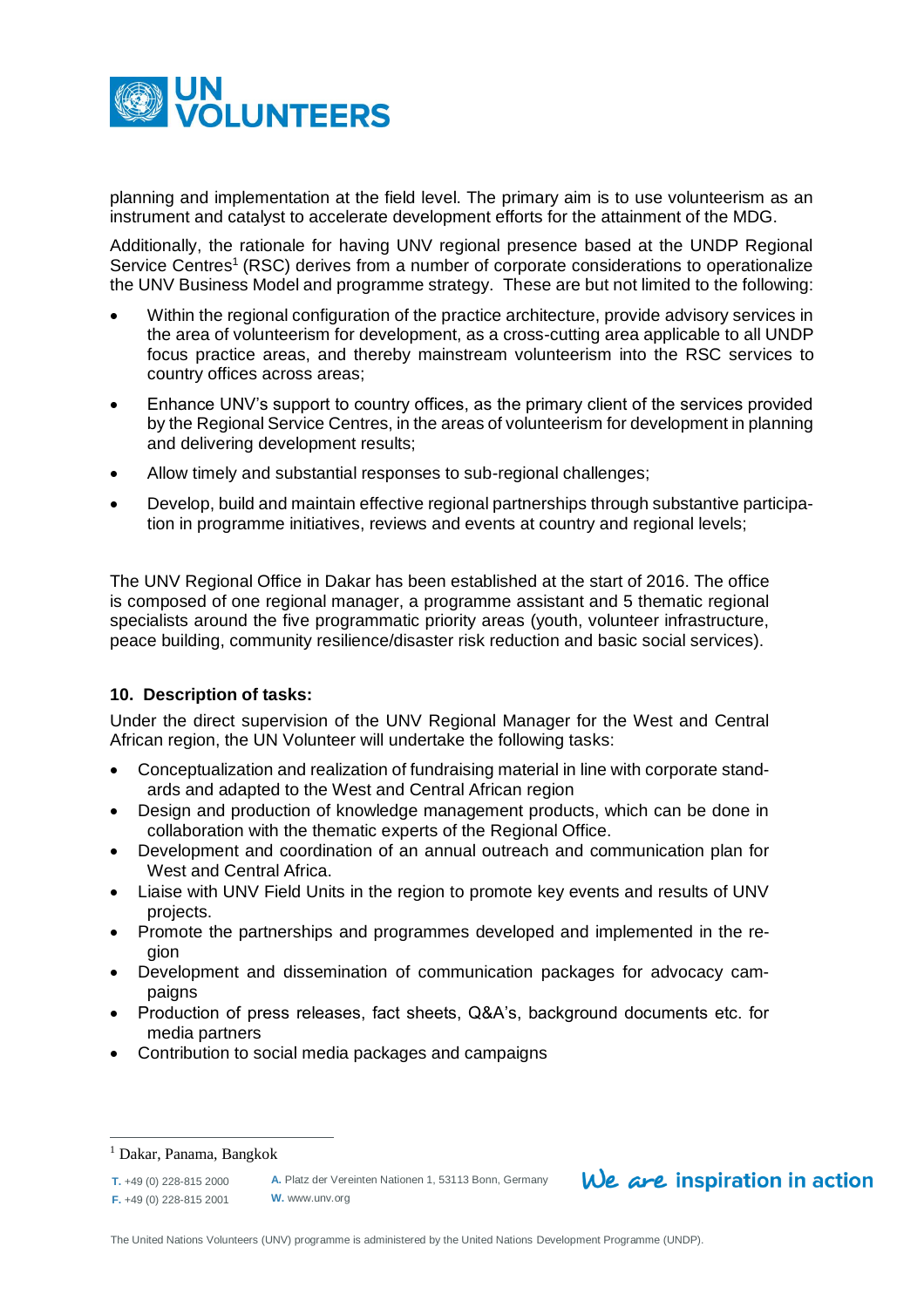

Furthermore, UN Volunteers are required to:

- Strengthen their knowledge and understanding of the concept of volunteerism by reading relevant UNV and external publications and take active part in UNV activities (for instance in events that mark International Volunteer Day);
- Be acquainted with and build on traditional and/or local forms of volunteerism in the host country;
- Reflect on the type and quality of voluntary action that they are undertaking, including participation in ongoing reflection activities;
- Contribute articles/write-ups on field experiences and submit them for UNV publications/websites, newsletters, press releases, etc.;
- Assist with the UNV Buddy Programme for newly-arrived UN Volunteers;
- Promote or advise local groups in the use of online volunteering, or encourage relevant local individuals and organizations to use the UNV Online Volunteering service whenever technically possible.

## **11. Results/Expected Outputs:**

- The assignment will provide the UN Volunteer with the opportunity to play a key role in the documentation and dissemination of evidence and knowledge generated in West and Central Africa through a variety of communication channels for different purposes. This includes:
	- Support the engagement in innovative ways of resource mobilization towards the broad public as well as UN agencies, private sector and individual donors. This includes the production of compelling fundraising material for different donor groups, including corporate partners, UN agencies, and donors (bilateral and wealthy individual).
	- Advocacy for policy change to strengthen the role of volunteerism in policy making and implementation of projects.
	- The dissemination of knowledge on volunteerism.
	- Promotion of the work of the UNV Field Units in the region.
	- Media outreach to raise public awareness about volunteerism. This involves the writing of press releases, statements, human interest stories, op'eds, Q&A's and other communication material.
- At the end of the assignment, the UN Volunteer will have a clear understanding of the rapidly changing role of the UN, in the context of a region that is challenged at many fronts: security, social, economic, environmental. He/she will have contributed to strengthening that role through the production of high-quality communication, advocacy knowledge management materials that support outreach towards a variety of stakeholders and partners.
- The development of capacity through coaching, mentoring and formal on-the-job training, when working with (including supervising) national staff or (non-) governmental counterparts, including Implementing Partners (IPs);
- Age, Gender and Diversity (AGD) perspective is systematically applied, integrated and documented in all activities throughout the assignment
- **T.** +49 (0) 228-815 2000 **F.** +49 (0) 228-815 2001

**A.** Platz der Vereinten Nationen 1, 53113 Bonn, Germany **W.** www.unv.org

# $We$  are inspiration in action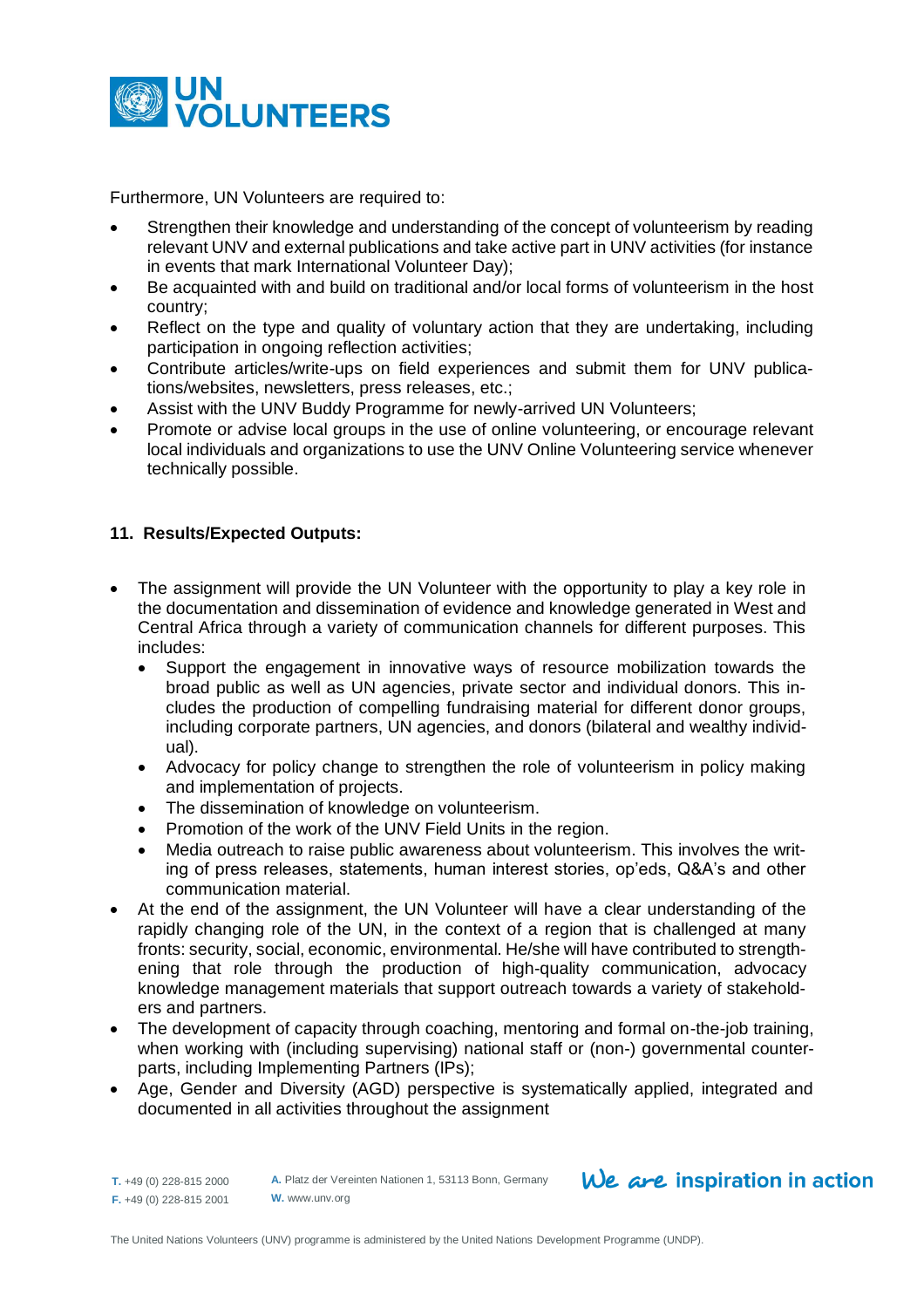

 A final statement of achievements towards volunteerism for development during the assignment, such as reporting on the number of volunteers mobilized, activities participated in and capacities developed

### **12. Qualifications/Requirements (including competencies, values and skills):**

#### **A) Qualifications, skills, experience:**

#### **Degree level:** Bachelor's degree

**Type of Degree**: University degree in communication, journalism, graphic design, sociology, international relations or a related field.

#### **Years of work experience:**

- At least 3 years of relevant work experience in the area of journalism, communication, public relations and/or knowledge management
- Expertise and experience in design and production of attractive communication products
- Experience in working through social media platforms would be an asset

**Language (s):** Excellent written and spoken French and English

#### **Driving license required:** No

**Computer skills:** Experience in the use of computers and office software packages (MS Word, Excel). Knowledge of Photo editing software (Adobe Photoshop, Adobe Lightroom). Keen user of social media. Use of publishing and design software packages (macromedia, Dreamweaver, publisher, web editor, etc.) would be an advantage.

## **Technical competencies:**

- Excellent research and drafting skills required;
- Excellent writing skills, particularly in the area of human-interest stories, media material etc.
- Very good communication skills, including the ability to communicate with various counterparts and to articulate ideas in a clear and concise manner. Ability to be an attentive listener, correctly interpreting messages from others and responding appropriately. Demonstrating openness in sharing information and keeping people informed;
- Knowledge of West and Central Africa's political, social and human rights issues is an asset.

## **B) Competencies and values:**

• Integrity and professionalism: demonstrated expertise in area of specialty and ability to apply good judgment; high degree of autonomy, personal initiative and ability to take ownership; willingness to accept wide responsibilities and ability to work independently under established procedures in a politically sensitive environment, while exercising discretion,

# $We$  are inspiration in action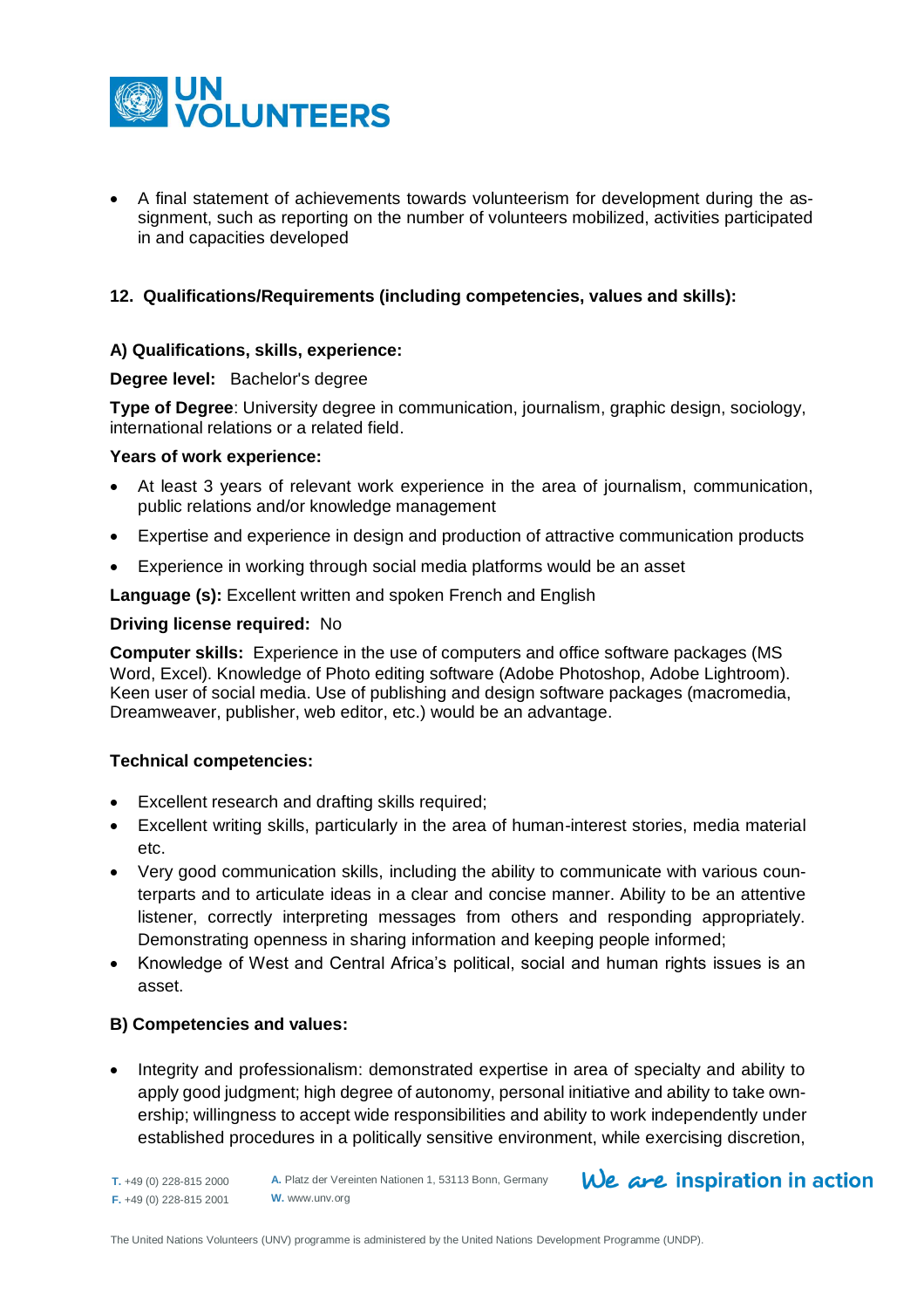

impartiality and neutrality; ability to manage information objectively, accurately and confidentially; responsive and client-oriented.

- Accountability: mature and responsible; ability to operate in compliance with organizational rules and regulations.
- Commitment to continuous learning: initiative and willingness to learn new skills and stay abreast of new developments in area of expertise; ability to adapt to changes in work environment.
- Planning and organizing: effective organizational and problem-solving skills and ability to manage a large volume of work in an efficient and timely manner; ability to establish priorities and to plan, coordinate and monitor (own) work; ability to work under pressure, with conflicting deadlines, and to handle multiple concurrent projects/activities.
- Teamwork and respect for diversity: ability to operate effectively across organizational boundaries; ability to establish and maintain effective partnerships and harmonious working.

# **13. Living Conditions:**

The assignment will take place in the nation's capital, Dakar, a family duty station (Hardship classification A) with missions to the region. Dakar is a livable city. The spontaneous reception and hospitality of the Senegalese is among the characteristic features of this West African country. The living conditions in Dakar are good, as well as the access to health services. The yellow fever vaccine is compulsory and vaccination cards should be presented at the entrance. Vaccinations against Meningococcal Meningitis and Hepatitis A and B are also recommended. The basic drugs are available in pharmacies but it is recommended to bring specific prescription drugs.

According to ANSD/RGPHAE 2013 official estimates, the population of Dakar metropolitan area reaches over 3.1 million people. The total population of Senegal is 13.508.715 inhabitants (ANSD 2013). Senegal is located on UTC/ GMT. Senegal has warm climate and sunny days throughout the year that make it a comfortable duty station. Daytime temperatures are on average around 30°C. Rainy season is in the northern hemisphere's summer/fall.

The currency used in Senegal is called Franc CFA (XOF). On 18 May 2016 the average exchange rate is 1 USD = 582.100 XOF. Many hotels, restaurants and businesses in Senegal accept the main international credit cards (Visa, MasterCard, American Express, etc.). It is also possible to withdraw cash from automatic telling machines found in all the major cities. The accommodation facilities are in general good and the choice is wide. It is possible to rent unfurnished and furnished accommodations from 450 to 2000 USD. UN Volunteers can also co-rent and share private accommodations, which must comply with Minimum Operating Residential Security Standards (MORSS). Transportation in town can be easily arranged through local taxis.

To enter Senegal, a valid passport is required. ECOWAS (Economic Community of West African States) nationals are not required an entry visa. Nationals of other countries may be required an entry visa or long stay visa. They should contact the closest Senegalese representation. Senegalese Embassies and consulates in various West African countries and in other parts of the world issue visas prior to travel.

**T.** +49 (0) 228-815 2000 **F.** +49 (0) 228-815 2001

**A.** Platz der Vereinten Nationen 1, 53113 Bonn, Germany **W.** www.unv.org

# $We$  are inspiration in action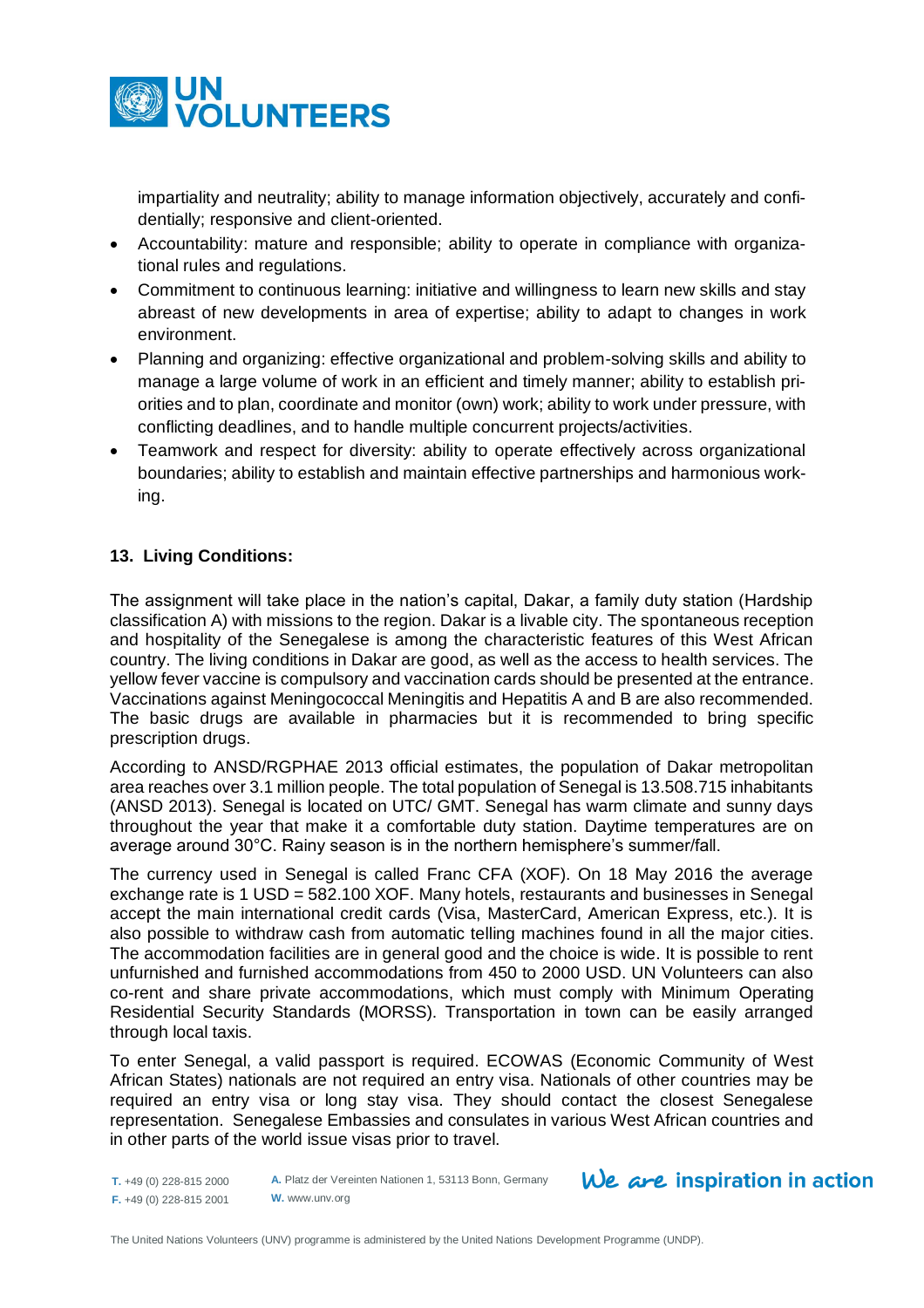

The UNV Field Unit can provide assistance in booking temporary accommodation for the first nights at UN Volunteer expenses, which can be extended or not at UN Volunteer discretion until getting a permanent accommodation.

#### **14. Conditions of Service for international UN Volunteers:**

The duration of your assignment is 12 months.

A volunteer receives a Volunteer Living Allowance (VLA) which is composed of the Monthly Living Allowance (MLA) and a Family Allowance (FA) for those with dependents.

A Volunteer Living Allowance (VLA) is paid at the end of each month to cover housing, utilities, transportation, communications and other basic needs. The VLA can be computed by applying the Post-Adjustment Multiplier (PAM) to the VLA base rate of US\$ 1,571. The VLA base rate is a global rate, while the PAM is country-specific and fluctuates on a monthly basis according to the cost of living. This method ensures that international UN Volunteers have comparable purchasing power at all duty stations irrespective of varying costs of living. The PAM is established by the International Civil Service Commission (ICSC) and is published at the beginning of every month on the ICSC website (http://icsc.un.org). For example, the PAM for May 2016 in Senegal is 38.5%, then the VLA will be US\$ 1,571 x 1.385 = US\$2,175.84. . Moreover, to complete the monthly VLA rate, a Family Allowance (FA) is added in function of the number of recognized dependents (or: in the amount of US\$ 250 if the UN Volunteer has 1 recognized dependent, and US\$ 450 if the UN Volunteer has 2 or more recognized dependents). In addition, in non-family duty stations that belong to hardship categories D or E, as classified by the ICSC, international UN Volunteers receive a Well-Being Differential (WBD) on a monthly basis. The VLA and WBD taken together form the net core entitlements.

Furthermore, UN Volunteers are provided a settling-in-grant (SIG) at the start of the assignment (if the volunteer did not reside in the duty station for at least 6 months prior to taking up the assignment) and, under strict conditions, also in the event of a permanent reassignment to another duty station (duty stations can change in the course of an assignment based on operational necessity; UN Volunteers may be required to work anywhere in the area of operations of the host organization, including in remote locations). Life, health, permanent disability and malicious acts insurances are included, as well as assignment travel, annual leave, full integration in the UN security framework (including residential security reimbursements as per the local MORSS), DSA payment for official travel, periodic home visit, final repatriation travel (except in the event of a resignation within the initial contract period), and resettlement allowance for satisfactory service.

UNV will provide, together with the offer of assignment, a copy of the Conditions of Service, including Code of conduct, to the successful candidate.

#### **15. Application Procedure:**

If you have not yet registered in the UNV database, please apply by registering your profile at [https://ereta.unv.org/html/index.php?module=myprofile.](https://ereta.unv.org/html/index.php?module=myprofile) Important: Once you have created your UNV account by validating your email address, please complete all sections of your profile.

**T.** +49 (0) 228-815 2000 **F.** +49 (0) 228-815 2001

**A.** Platz der Vereinten Nationen 1, 53113 Bonn, Germany **W.** www.unv.org

# $We$  are inspiration in action